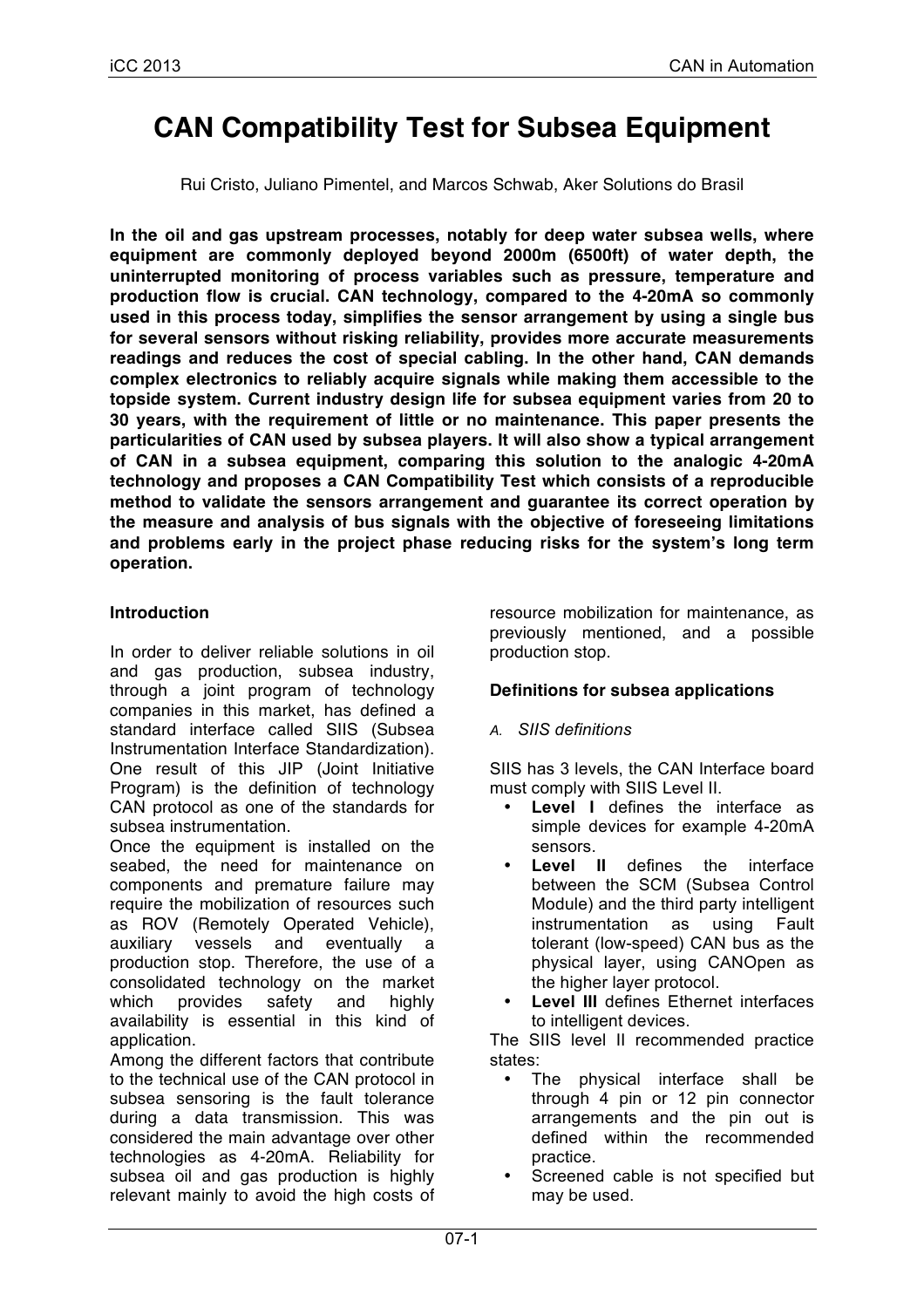- CANH and CANL shall use twisted pair wires as their transmission media.
- Cable type shall be low capacitance cable – e.g. 50pF/m or lower.
- No specific wire colors or gauge are specified, however a wire gauge suitable to cope with the current levels should be used.
- The termination on CAN H and CAN L as 1k5Ω for a sensor device and for 620Ω for a master device. This is to achieve as near as possible on a maximum system a line termination of 100Ω.
- The default baud rate shall be 50kbps.
- All instruments shall be electrically isolated from case.
- A maximum of 9 separate nodes (third party instrumentation, not including the board itself) may be connected to a single CAN bus, which would present a termination of 108Ω.
- The instruments are to be powered<br>from 24V DC (minimum and from 24V DC (minimum and maximum voltages at the instrument are 18V DC and 27V DC respectively).
- *B. Configurations for a redundancy system*

There are three types of configuration that may be used in a redundancy application:

- **Single device Devices with a** single SIIS 2 interface and a dedicated connection from the device or devices to a SEM (Subsea Electronic Module).
- **Dual device** Devices with dual SIIS 2 interfaces and a dedicated connection to SEM A and SEM B from the device or devices.
- **Shared device Devices with a** single SIIS 2 interface and the device or devices are connected via a channel shared between SEM A and SEM B.

### **CAN vs. 4-20mA Technology**

Adopting CAN Protocol as a standard communication interface is the next step moving from an isolated 4-20 mA sensor reading to a sophisticated intelligent sensor network.

Some benefits of this approach are listed:

- Distributed control, instead of control done by a single master computer. This means that the intelligence is brought down and shared into the smart devices.
- Optimization of structure and reduced wiring costs. You only need 2 twisted wire pairs that will be used for the network and to power devices. This dramatically reduces wiring costs from 4-20 mA systems. which requires a minimum of one pair of wires per device.
- To standardize the sensors data and<br>
narameters for each device. parameters for each facilitating the interface between Control Modules and different instrumentation suppliers.
- Increased network robustness: Fault Tolerant feature allow the network to still operate with a short/open circuit in the communication lines. The flying master topology also allows the network mastering to be changed in case of a master device failure.

The benefit of multiplexing several sensors in one channel is shown in a typical CAN sensor arrangement in Figure 1. It shows the subsea control system where up to 9 CAN sensors may be attached to each SCM channel. In comparison Figure 2 shows a typical 4- 20mA topology where each channel may support only one sensor.



*Figure 1: Typical Subsea CAN Topology*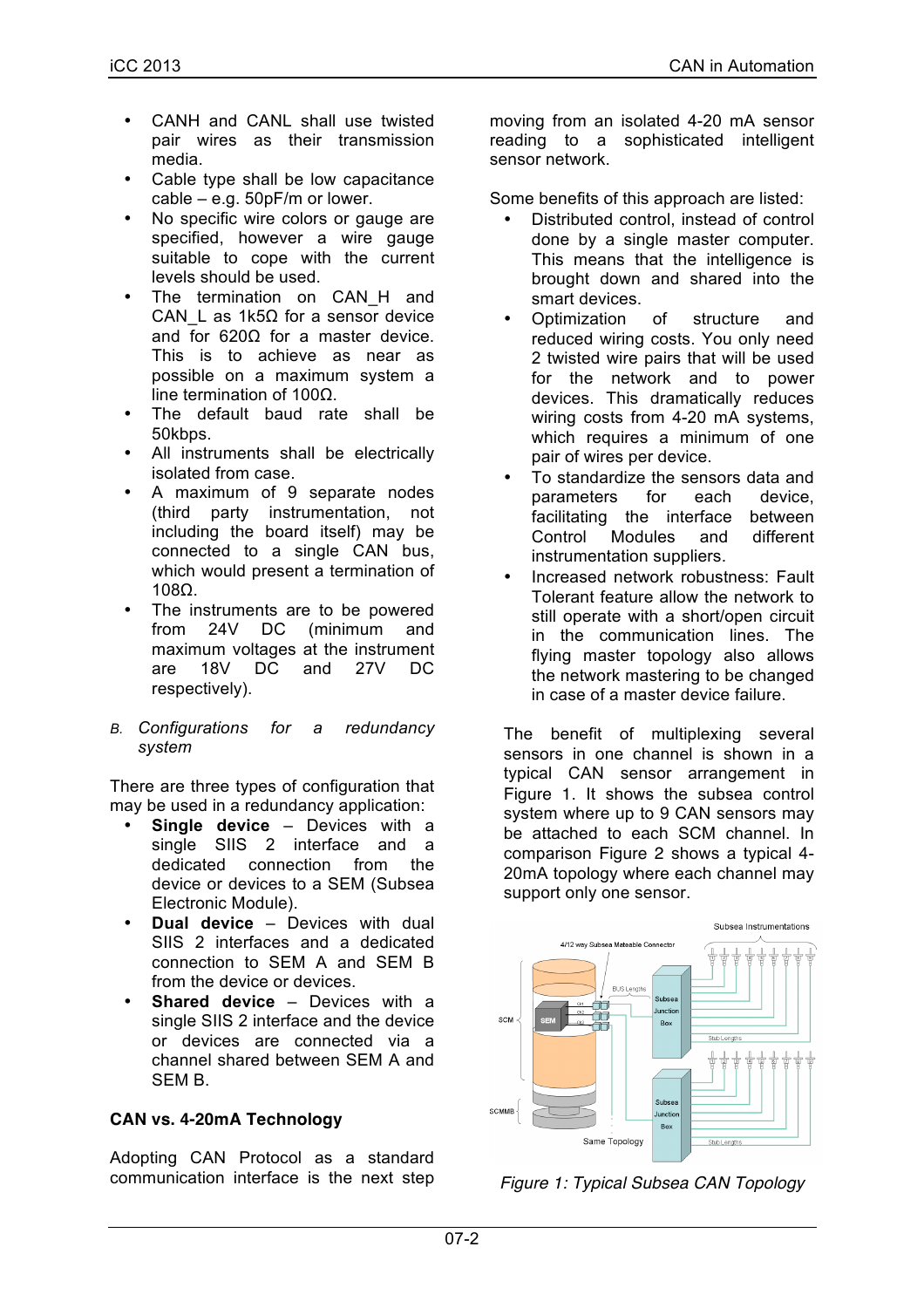

*Figure 2: Typical Subsea 4-20mA Topology*

The limitation on the total maximum cable length is determined by a number of factors such as the number of nodes, the characteristics of the sensor transceivers, the cable performance. The most significant timing constraint occurs in a fault condition during a transition from a dominate (bit 0) to recessive (bit 1) state where only the terminating resistance of the network facilitates the cable discharge. Using typical and worst case parameters for transceivers, *Table 1* defines the maximum total cable length permitted on a SIIS 2 network [1].

*Table 1 - Maximum cable length per sensor on the bus*

| <b>Sensors</b> |      |    |     | 3   | 4   | 5   | 6   |     | 8   | 9   |
|----------------|------|----|-----|-----|-----|-----|-----|-----|-----|-----|
| Length         | Low  | 35 | 60  | 85  | 110 | 130 | 155 | 180 | 200 | 225 |
| (m)            | Med  | 70 | 120 | 170 | 220 | 265 | 310 | 355 | 405 | 450 |
| by risk        | High | 95 | 170 | 235 | 300 | 365 | 430 | 490 | 560 | 615 |

### **CAN Compatibility Test**

This CAN compatibility test proposes a method to validate the correct functionality of subsea sensors individually, proving its compliance with SIIS-L2, and in group where the final arrangement will be evaluated and its functionality after installed will be proved. The method is based on SIIS Generic Test Procedure [2], with some other tests added for the array validation. This section will describe the materials and tools necessary for the test, it shows some test setup arrangements and proposes the tests to be realized and the results expected. This will enable the subsea equipment manufacturer to lower the risks and troubleshooting the installed sensors.

### **Materials and Tools**

This compatibility test will require a set of material and tools to analyze several aspects of CAN bus in both physical and logical layers. The main items for this purpose include an oscilloscope, CAN protocol analyzers, ampere-meter, voltmeter, cabling and the sensors. The test equipment chosen must fulfill some<br>requirements in terms of bandwidth. requirements in terms of bandwidth, protocol, decoding capabilities and message filtering features which will be described here.

Oscilloscopes will be used to analyze the physical layer of each node, its electrical characteristics, evaluate the bit timing and amplitude. The oscilloscope must have enough bandwidth to make deeper bit profile analysis which helps in troubleshooting investigations of problematic nodes on a complex system. The preferable bandwidth is 500 MHz minimum [3]. Modern oscilloscopes are able to decode CAN bus, showing not only the pure signal but the meaning of each bit in the message providing means for analysis of both physical layer and data link layer. This feature makes the analysis and troubleshooting faster, otherwise the bus signals will have to be manually decoded, a difficult and error prone task. The oscilloscope will be used to analyze mainly a short period due to its internal memory limitation which restricts the protocol messages storage to a few seconds. The oscilloscope probes for this test must include one differential probe for CAN bus analysis and one current probe for inrush and power analysis.

#### *Summary of Oscilloscope Preferable Characteristics:*

- 500MHz+ bandwidth
- 2+ analogue channels
- 16 digital channels
- Decoding of CAN bus signals
- Differential probes, 500MHz+
- Current probe

Protocol analyzers normally are composed of a CAN interface/gateway, a hardware used to interface a regular computer to the CAN bus, and a software that will be used to log, analyze, and stimulate the bus.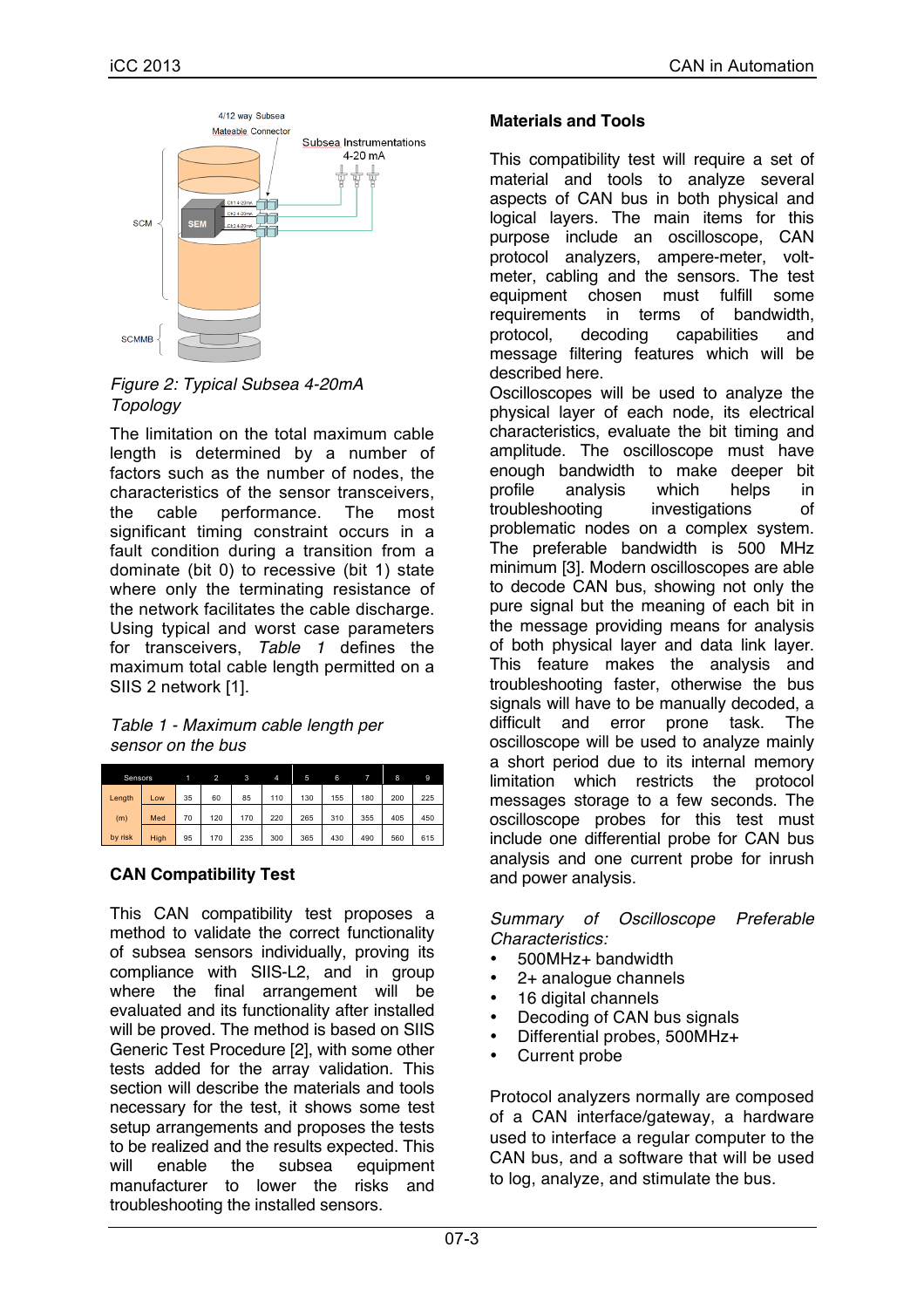As there is no standard definition for such analyzers, there is a plenty of different functionalities and prices. The main features to be considered [4], specially related to this test are:

*CAN Interface/Gateway*

- Support PC interfaces PCI, USB or Ethernet
- CAN connector Male 9-pin D-Sub
- Support all CANOpen bitrates (most used for subsea is 50kbps)
- ISO-11898 compliant transceiver. (fault-tolerant ISO-11898-3 is preferable)
- Able to generate error frames

#### *Software*

- Trace Display, displaying each message with the timestamp
- Logging, create large record databases
- Symbolic Display, interpret the bus data showing identifiers instead of pure bytes (CANOpen known symbols)
- Load and interpret EDS files
- Transmission of CAN messages, periodically send messages allowing the data to be changed in time.

For the cabling used to interconnect the sensors, the recommendation is to use low capacitance cable (50pF/m or lower). The electrical characteristics of this cable must be equivalent to the electrical jumper that will be used in the field.

The use of Subsea Control Module (subsea electronics) may be used to execute the integration test in which all sensors, connectors, junction boxes and cabling (with correct lengths) will be used and assembled as the final arrangement. This will be used to evaluate the whole system quaranteeing the correct functionality of the proposed system.

# **Test Setup Arrangements**

The following arrangements will be used for the proposed tests. *Figure 3* shows the individual sensor test setup in which the sensor's compatibility to SIIS-Level2 is verified. The sensor is attached to a CANOpen Analyzer/Simulator, with message sending feature to configure the sensor and set it to operating state. The bus electrical analysis is performed with

an oscilloscope, which may be used also to evaluate the data link layer.



## *Figure 3: Single Sensor Test*

**Figure 4** shows the integration of control system's electronics and sensors. This setup includes all main components, including cable lengths, of the final arrangement. A CAN gateway with CAN analyzer software will be used to register the communication, filtering special messages which will help to evaluate the data transfer quality. Electrical signals in each node will be registered by an oscilloscope in different points. This will be used to guarantee that the length of cabling, generally tenths of meters, will still provide a reliable path for the signal.



*Figure 4: Subsea Control System Integration Setup*

# **Power consumption and Inrush**

The power consumption and inrush current analysis will verify the start-up and stable state sensor power consumption profile. This information will be used to configure the control systems interface which generally restricts the maximum current per CAN channel. *Figure 5* shows the inrush current setup, with an oscilloscope with a current clamp probe where the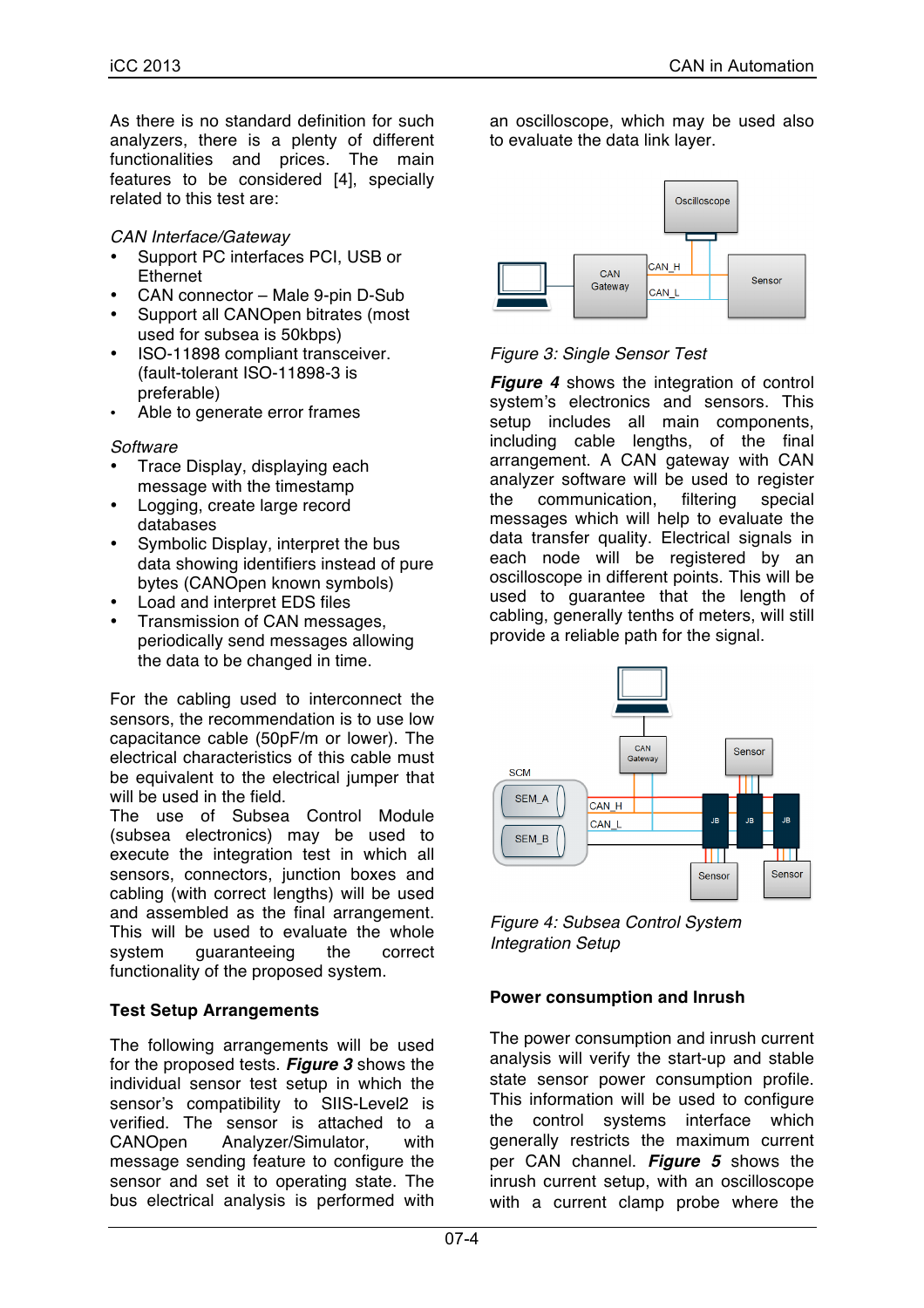transient current will be registered in different operation states.



*Figure 5: Inrush Current Setup*

*Figure 6* shows the power consumption setup composed of an ampere-meter and voltmeter.



*Figure 6: Power Consumption Setup*

# **Configuration**

Initial configuration of node-id and baud rate for all sensors is suggested as a first step in order to eliminate the commonly misconfiguration issues faced in complex arrangements, reason of man-hour lost in troubleshooting of basic problems [5].

At this step, it is suggested to register the identification for each sensor which includes the Device Name, HW Version, SW Version, Vendor ID, Product Code, Revision Number, Serial Number, available in sensor documentation.

The proper configuration of node-id and baud rate will be executed for each sensor individually using LSS (Layer Setting Service) switch mode selective and switch mode global [6].

After each configuration process, a device power cycle must be executed. This will prove the correct functionality of sensors by receiving LSS messages in both modes and storing the configuration properly.

# **Measurements**

The following measurements will determine if the sensor is compatible with SIIS-2 by verifying the required features as per CiA443 [7]. This part, named here as CANOpen CiA443 Test, verifies the implementation of all mandatory objects in boot loader (BL) mode and application mode (AP). It commands PDO transfers and verify the correct operation of inhibit time. Firmware update feature and performance tests will also be executed. This phase is normally executed with the sensor individually connected. The next test will focus on the physical layer where the consumption profile for all sensors will be registered, fault-tolerance tests will be executed and the final arrangement will be tested.

# **CANopen CiA443 Test**

The measurements start with the verification of sensor's OD in boot loader mode. Load the sensor's boot loader EDS and read the object 0x1000, this must show that the boot loader is active (0x000001BB). If not in this state, switch the sensor into BL. Ensure no heartbeats are transmitted and check all the mandatory objects as *Table 2* and its access rights. Check if the values of 0x1018 match the identification values registered earlier.

Execute the same procedure as before for the sensor in AP (value of 0x1000 shall be 0xYYYY01BB).

| Table 2: Mandatory OD registers for |  |
|-------------------------------------|--|
| SIIS-Level2 devices                 |  |

| <b>OD</b> | BL | <b>AP</b> | <b>Characteristics</b> |
|-----------|----|-----------|------------------------|
| 0x1000    | х  | x         | ro                     |
| 0x1001    | х  | x         | ro                     |
| 0x1005    |    | x         | rw                     |
| 0x1008    |    | х         | const                  |
| 0x1009    |    | х         | const                  |
| 0x100A    |    | x         | const                  |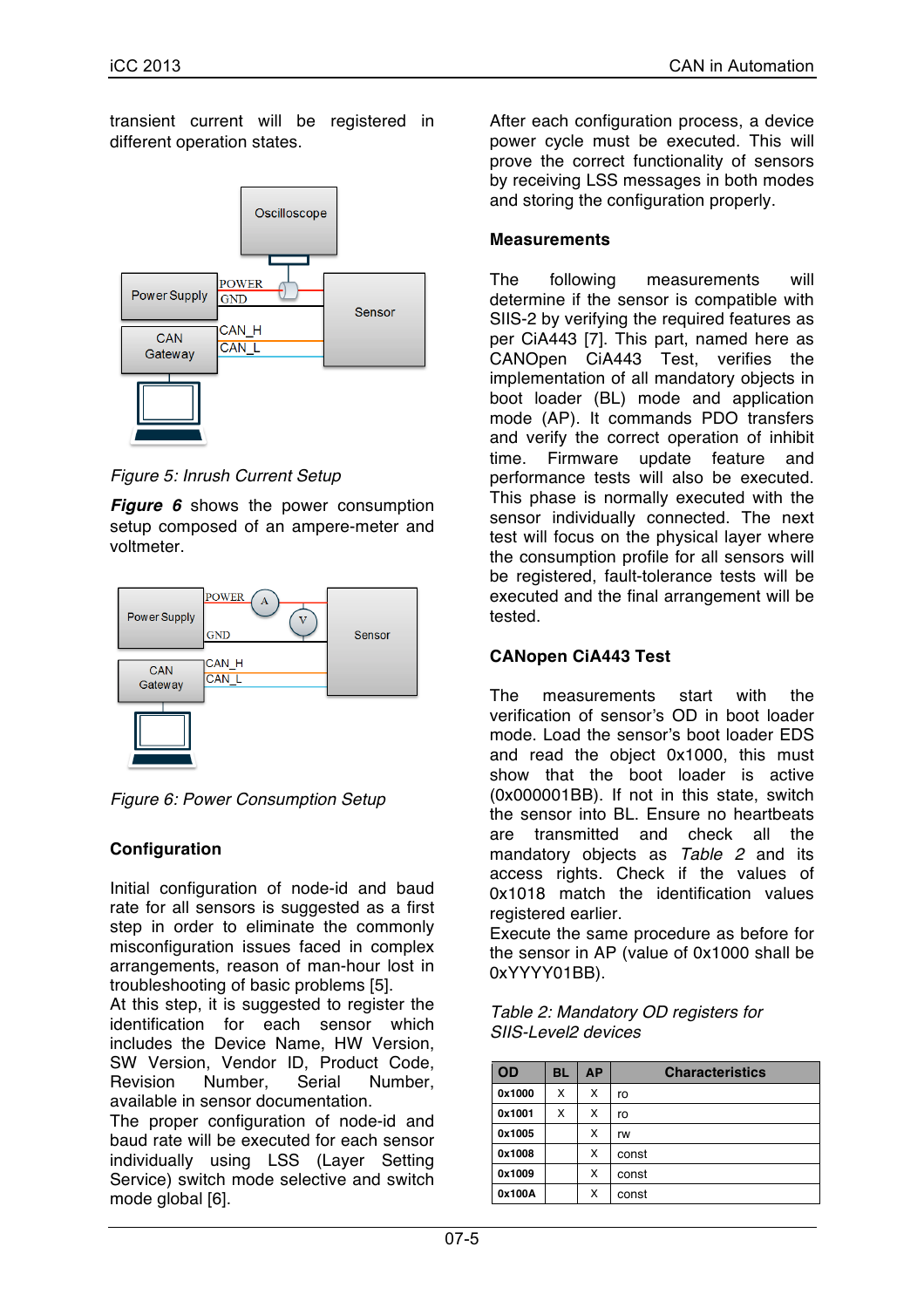| 0x1010 |   | x | const, others rw / ro                                              |
|--------|---|---|--------------------------------------------------------------------|
| 0x1011 |   | x | const, others rw                                                   |
| 0x1014 |   | x | rw / const                                                         |
| 0x1015 |   | x | rw                                                                 |
| 0x1017 |   | x | rw                                                                 |
| 0x1018 | x | x | 1st const, others ro                                               |
| 0x1F50 | x |   | 1 <sup>st</sup> const, others rw / wo                              |
| 0x1F51 | x | x | 1 <sup>st</sup> const, others rw                                   |
| 0x1F56 | x |   | ro                                                                 |
| 0x1F57 | x |   | ro                                                                 |
| 0x1800 |   | x | $1st$ const, $2nd$ , $3rd$ const/rw, rw, n/a,<br>rw, rw/const      |
| 0x1A00 |   | x | const / rw                                                         |
| 0x6000 |   | x | 1 <sup>st</sup> const, implemented if bit 15 in<br>$0x1000$ is set |
| 0x6001 |   | X | const                                                              |

The verification of PDO transmission is done with the sensor in AP in event driven and in sync type. Set transmission type of TPDO1 to event-driven, set event timer to 1000ms. Ensure TPDO1 is enabled (0x1800|1 bit 31 is '0') and send NMT-Start command. Sensor should send PDOs with correct values at the predetermined time. Change the transmission type to SYNC, send a NMT-Start command and a sequence of SYNC commands. For each SYNC command sent, verify the transmission of PDO. Configure the sensor to send asynchronous PDOs, set inhibit time to a value greater than event timer. Start transmission and check that the transmission rate is not greater than that configured in inhibit time. Execute the same verification with the sensor configured as SYNC and verify that the transmission rate is not greater than the inhibit time, even if SYNC commands are sent at a higher rate. This test is used to verify the device's CANOpen correct implementation, crucial for bus performance.

Firmware update functionality must be verified. SIIS-2 compliant devices must implement program control and program download. In order to verify this feature set the sensor to BL, erase the application, downloading the new binary, check the flash status, start AP and read the object 0x1000 to verify that application is running. Execute the same process with a corrupted binary data (invalid CRC), verify that the application can't be started. This will prove that a new firmware, with

features upgrade for example, may be applied in the field without further intervention (a device replacement).

Performance tests must be executed in order to evaluate the correct functionality of sensors in normal operation with high bus load conditions. Firstly, with one sensor connected to the bus in normal operation condition, configure the CANOpen software to write '1000' to heartbeat configuration every 2-5ms, monitor the system for 10 minutes, registering any abnormal operating condition (watchdog resets, sensor readings freezing, system stuck, etc.), check if CAN detected any error.

With all sensors connected (as per *Figure 4*), power the system and let it operating in normal condition. At this time, one may use the subsea electronics to drive the sensor arrangement or simply the CANOpen SW with the CAN gateway. When using the gateway, its transceiver must comply with ISO11898-3.

# **Physical**

The next tests will evaluate the hardware of sensors in terms of supply and fault tolerance. Register the inrush current profile with the setup shown in *Figure 5* using the oscilloscope to trigger on current spike. Register the same profile when the sensor is commanded from BL to AP. Using the power consumption setup, as per *Figure 6*, command the sensor to AP and register the power consumption. Measure and register the current drawn by the sensors supplied with the minimum voltage (20V) and the maximum voltage (27V). This information will be used to validate the device's datasheet information and configure the SCM power supply accordingly.

Fault-tolerance tests will evaluate if sensors are compliant with ISO11898-3 0 and the system arrangement will continue to work in all failure conditions. Using the setup shown in *Figure 3*, set the sensor to communicate as in normal operation. Exercise each condition from *Table 3* monitoring the system and registering any malfunctioning, use the oscilloscope to verify that the step was executed. An additional hardware may be used in this procedure which will enable a fast